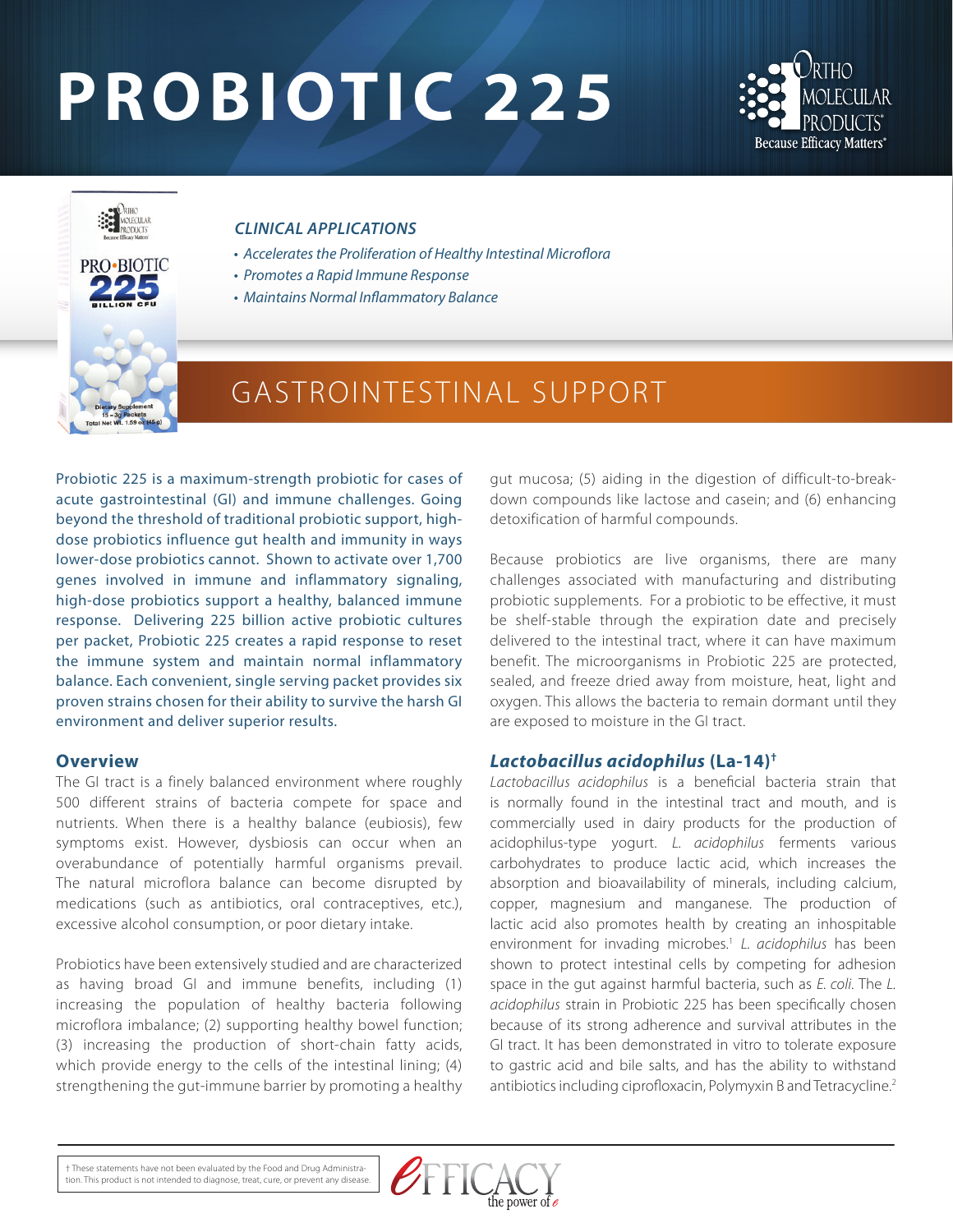#### *Lactobacillus plantarum* **(Lp-115)†**

*Lactobacillus plantarum* is a beneficial bacteria commonly found in fermented foods including sauerkraut, pickles, brined olives and sourdough. *L. plantarum* has been found to compete against strains of *Clostridium difficile* and *Clostridium perfringens*, due to the production of bacteriocins (lethal proteins) that inhibit bacterial growth.<sup>3</sup> Studies have demonstrated that *L*. *plantarum* helps boost the immune response by stimulating Th1-mediated immunity.4

#### *Bifidobacterium lactis* **(BI-04)†**

*Bifidobacterium lactis* is predominantly found in the colon. A double-blind, randomized placebo-controlled trial on subjects receiving *B. lactis* or placebo for eight weeks found that *B. lactis* supported a balanced immune response in individuals hypersensitive to environmental allergens.<sup>5</sup> Studies examining immune development and dietary supplementation with *B. lactis* have shown that it supports GI health by reducing intestinal permeability.<sup>6</sup>

#### *Lactobacillus salivarius* **(Ls-33)†**

*Lactobacillus salivarius* has been shown to produce bacteriocins which inhibit the growth of *Helicobacter pylori.* It can withstand high concentrations of acids allowing *L. salivarius* to adhere and survive in the stomach and bind to gastric epithelial cells, while producing high amounts of pathogen-inhibiting lactic acid.7

#### *Lactobacillus casei* **(Lc-11)†**

The immune-regulating properties of *Lactobacillus casei* have been reported in several studies. *L. casei* has been shown to regulate inflammatory pathways and reduce oxidative stress, indicating an antioxidant effect.8 *L. casei* has also been shown to support immune function by increasing natural killer (NK) cell activity and maintain normal inflammatory balance.<sup>9</sup>

#### *Bifidobacterium bifidum* **(Bb-02)†**

*Bifidobacterium bifidum* has been shown to effectively compete with harmful bacteria such as *E. coli, Staphyolococcus aureus* and *Camplylobacter jejuni* suggesting that *B. bifidum's* lactic acid and acetic acid production provides an antagonistic action against pathogens to help maintain microflora balance.<sup>10</sup>

#### **Larch Arabinogalactan†**

Larch arabinogalactan is a fermentable polysaccharide fiber from the Larch tree that enhances immunity by supporting the growth of beneficial gut microflora and strengthening the activity of NK cells.<sup>11</sup> It has been found to minimize ammonia synthesis and absorption, enhance production of short chain fatty acids and increase the population of beneficial gut microflora. In one placebo-controlled, double-blind,

randomized trial, arabinogalactan was found to boost immune activity and support upper respiratory health.<sup>12</sup>

#### **Directions**

Mix 1 packet into 8 oz of a cold beverage of your choice or as recommended by your health care professional.

#### **Does Not Contain**

Wheat, gluten, yeast, soy, corn, animal or dairy products, fish, shellfish, peanuts, tree nuts, egg, artificial colors, artificial sweeteners or preservatives.

#### **Cautions**

If you are pregnant or nursing, consult your physician before taking this product.

### **Supplement Facts** Serving Size 1 Packet (3 grams) Servings Per Container 15

| 1 packet contains                 | <b>Amount Per</b><br>Serving  | % Daily<br>Value |
|-----------------------------------|-------------------------------|------------------|
| <b>Proprietary Blend</b>          | 225 billion CFU <sup>++</sup> |                  |
| Lactobacillus plantarum (Lp-115)  |                               | $\star$          |
| Lactobacillus acidophilus (La-14) |                               | $\star$          |
| Bifidobacterium lactis (BI-04)    |                               | $\star$          |
| Lactobacillus salivarius (Ls-33)  |                               | $\star$          |
| Lactobacillus casei (Lc-11)       |                               | $\star$          |
| Bifidobacterium bifidum (Bb-06)   |                               | $\star$          |
| * Daily Value not established     |                               |                  |

++Colony Forming Units

**ID# 470015 15 Packets**